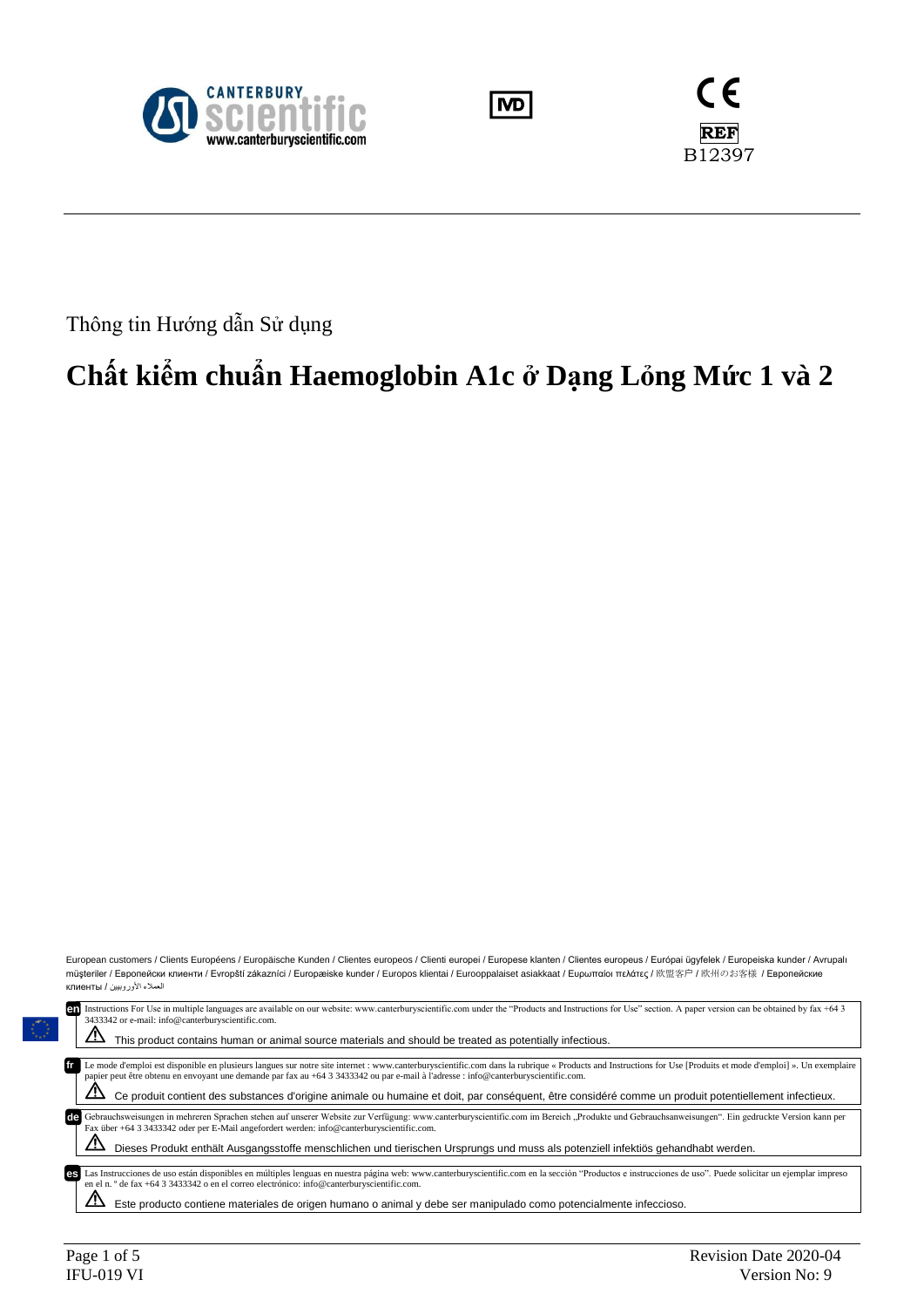|     | Sul nostro sito Web sono disponibili le istruzioni per l'uso in varie lingue: www.canterburyscientific.com nella sezione "Products and Instructions for Use" (Prodotti e istruzioni per l'uso).<br>È possibile ricevere una versione cartacea inviando un fax al numero +64 3 3433342 o scrivendo un'e-mail all'indirizzo: info@canterburyscientific.com.                                                                    |
|-----|------------------------------------------------------------------------------------------------------------------------------------------------------------------------------------------------------------------------------------------------------------------------------------------------------------------------------------------------------------------------------------------------------------------------------|
|     | Questo prodotto contiene materiali di origine umana o animale e deve essere trattato come potenzialmente infettivo.                                                                                                                                                                                                                                                                                                          |
|     | Op onze website is de gebruiksaanwijzing in meerdere talen beschikbaar: zie www.canterburyscientific.com onder het gedeelte "Producten en gebruiksaanwijzingen". Gedrukte versies kunnen worden<br>aangevraagd via fax +64 3 3433342 of e-mail: info@canterburyscientific.com.                                                                                                                                               |
|     | Dit product bevat materialen van menselijke en dierlijke oorsprong en moet worden behandeld als mogelijk infectieus.                                                                                                                                                                                                                                                                                                         |
|     | No nosso site da internet, poderá encontrar Instruções de Utilização em várias línguas: www.canterburyscientific.com na secção "Produtos e Instruções de Utilização". Poderá obter uma versão em papel pelo<br>fax +64 3 3433342 ou e_mail: info@canterburyscientific.com.                                                                                                                                                   |
|     | Este produto contém materiais de origem humana ou animal e deve ser considerado como potencialmente infeccioso.                                                                                                                                                                                                                                                                                                              |
| hu  | A Használati utasítás több nyelven elérhető honlapunkon a www.canterburyscientific.com címen, a "Products and Instructions for Use" (Termékek és Használati utasítások) című részben.<br>A nyomtatott verzió fax (+64 3 3433342) vagy e-mail (info@canterburyscientific.com) útján szerezhető be.                                                                                                                            |
|     | Ez a termék emberi, illetve állati forrásból származó anyagokat tartalmaz, és potenciálisan fertőző anyagként kell kezelni.                                                                                                                                                                                                                                                                                                  |
|     | Bruksanvisning på flera språk finns på vår hemsida: www.canterburyscientific.com under avsnittet "Produkter och bruksanvisningar". En pappersversion kan erhållas via fax +64 3 3433342 eller e--post:<br>info@canterburyscientific.com.                                                                                                                                                                                     |
|     | Denna produkt innehåller material av humant eller djurursprung och ska behandlas som potentiellt smittsam.                                                                                                                                                                                                                                                                                                                   |
|     | Birçok dilde Kullanım Talimatları Web sitemizde mevcuttur: "Products and Instructions for Use" (Urünler ve Kullanım Talimatları) bölümü altında www.canterburyscientific.com adresinde. Basılı sürüm<br>faks +64 3 3433342 veya e-posta ile sağlanabilir: info@canterburyscientific.com.                                                                                                                                     |
|     | Bu ürün insan veya hayvan kaynaklı materyaller içermektedir ve potansiyel olarak bulaşıcı olduğu düşünülerek işlem yapılmalıdır.                                                                                                                                                                                                                                                                                             |
|     | Инструкциите за употреба на различни езици можете да намерите на нашия уебсайт: www.canterburyscientific.com в раздел "Products and Instructions for Use" ("Продукти и инструкции за<br>употреба"). Можете да се сдобиете с техния хартиен вариант чрез факс +64 3 3433342 или на имейл: info@canterburyscientific.com.                                                                                                      |
|     | Този продукт съдържа материали от човешки или животински произход и следва да се третира като потенциално зара̀зен.                                                                                                                                                                                                                                                                                                          |
| CZ  | Návod k použití v několika jazycích je k dispozici na našich webových stránkách: www.canterburyscientific.com v části "Výrobky a návod k použití". Tištěnou verzi lze získat faxem<br>+64 3 3433342 nebo e--mailem: info@canterburyscientific.com.                                                                                                                                                                           |
|     | Tento výrobek obsahuje lidské nebo zvířecí zdrojové materiály a musí tedy být považován jako potenciálně infekční.                                                                                                                                                                                                                                                                                                           |
| dal | Brugsanvisninger er tilgængelige på flere sprog på vores website: www.canterburyscientific.com i sektionen "Products and Instructions for Use". En trykt udgave kan fås via fax ved henvendelse på tlf. +64 3<br>3433342 eller e-mail: info@canterburyscientific.com.                                                                                                                                                        |
|     | Dette produkt indeholder humane eller animalske kildematerialer og skal behandles som potentielt infektiøst.                                                                                                                                                                                                                                                                                                                 |
|     | Naudojimo instrukcijas keliomis kalbomis galima rasti mūsų interneto svetainėje www.canterburyscientific.com, skyriuje "Produktai ir naudojimo instrukcijos". Popierinę versiją galima gauti faksu +64 3<br>3433342 arba el. paštu info@canterburyscientific.com.                                                                                                                                                            |
|     | Šio produkto sudėtyje yra žmogaus ir gyvūnų kilmės medžiagų, todėl jį reikia laikyti potencialiai infekciniu.                                                                                                                                                                                                                                                                                                                |
|     | Sivustoltamme löytyy käyttöohjeet useilla eri kielillä: www.canterburyscientific.com, osa "Tuotteet ja käyttöohjeet". Voit hankkia tulostetun version faksaamalla numeroon +64 3 3433342 tai lähettämällä<br>sähköpostia osoitteeseen: info@canterburyscientific.com.                                                                                                                                                        |
|     | Tämä tuote sisältää ihmis- tai eläinperäisiä lähdemateriaaleja ja sitä on käsiteltävä mahdollisen tartuntavaaran aiheuttavana tuotteena.                                                                                                                                                                                                                                                                                     |
|     | Οδηγίες χρήσης σε διάφορες γλώσσες είναι διαθέσιμες στον δικτυακό τόπο μας: www.canterburyscientific.com στην ενότητα «Προϊόντα και οδηγίες χρήσης». Έντυπη μορφή μπορεί να ληφθεί μέσω φαξ<br>+64 3 3433342 ή e--mail: info@canterburyscientific.com.                                                                                                                                                                       |
|     | Αυτό το προϊόν περιέχει υλικά ανθρώπινης ή ζωικής προέλευσης και πρέπει να αντιμετωπίζεται ως δυνητικά μολυσματικό.                                                                                                                                                                                                                                                                                                          |
|     | Инструкции по эксплуатации на разных языках имеются на нашем интернет-сайте: www.canterburyscientific.com в разделе Products and Instructions for Use (Продукция и инструкции по<br>эксплуатации). Бумажную версию можно получить по факсу: +64 3 3433342 или электронной почте: info@canterburyscientific.com.                                                                                                              |
|     | Данный препарат содержит материалы человеческого или животного происхождения и должен рассматриваться как потенциально<br>инфицированный.                                                                                                                                                                                                                                                                                    |
|     | +3433342 3 64 أو بالبريد الإلكتر<br>موقعنا على ويب: www.canterburyscientific.com قسم "المنتجات وإرشادات الاستخدام". يمكن الحصول على نس<br>تتوفر ارشادات الاستخدام بعدة لغات                                                                                                                                                                                                                                                  |
|     | .info@canterburyscientific.com<br>مي التحتوي هذا المنتج على مواد ذات مصدر بشري أو حيواني ويجب التعامل معها على أنها من المحتمل أن تكون معدية <sub>.</sub>                                                                                                                                                                                                                                                                    |
| hr  | Upute za uporabu na raznim jezicima dostupne su na našoj web stranici: www.canterburyscientific.com pod odjeljkom "Proizvodi i upute za upotrebu". Papirnata se verzija može dobiti telefaksom na broj                                                                                                                                                                                                                       |
|     | +64 3 3433342 ili e-poštom: info@canterburyscientific.com.                                                                                                                                                                                                                                                                                                                                                                   |
|     | Ovaj proizvod sadrži ljudski ili životinjski izvor materijala i treba biti tretiran kao potencijalno zarazan.                                                                                                                                                                                                                                                                                                                |
|     | SA Pokyny na použitie v rôznych jazykoch sú dostupné na našej webovej stránke: www.canterburyscientific.com v časti "Produkty a pokyny na použitie". Papierovú verziu je možné získať faxom na čísle +64<br>3 3433342 alebo e-mailom: info@canterburyscientific.com.                                                                                                                                                         |
|     | Tento produkt obsahuje materiály ľudského alebo zvieracieho pôvodu a malo by sa s ním zaobchádzať ako s potenciálne infekčným materiálom.                                                                                                                                                                                                                                                                                    |
| ro  | Instructiuni de utilizare în mai multe limbi sunt disponibile pe site-ul nostru: www.canterburyscientific.com la sectiunea "Products and Instructions for Use" (Produse si instructiuni de utilizare). Se poate<br>obtine o versiune tipărită prin trimiterea unui fax la numărul +64 3 3433342 sau a unui e-mail la adresa: info@canterburyscientific.com.                                                                  |
|     | Acest produs contine materiale sursă umane sau animale și trebuie tratat ca fiind un produs potențial infecțios.                                                                                                                                                                                                                                                                                                             |
|     | Other customers / Autres clients / Andere Kunden / Otros clients / Altri clienti / Overige klanten / Outros clients / Más ügyfelek / Andra kunder / Diğer müşteriler / Други клиенти / Ostatní<br>zákazníci / Andre kunder / Kiti klientai / Muut asiakkaat / Άλλοι πελάτες / 其他客户 / その他の地域のお客様 / Прочие клиенты / كملاء الأخرين / zákazníci / Andre kunder / Kiti klientai / Muut asiakkaat / Άλλοι πελάτες / 其他客户 / その他の地域 |
| СS  | 在本公司网站上提供多种语言版本的《产品使用说明书》, 网址 www.canterburyscientific.com; 在网站首页的"Products and Instructions for Use" (产品与使用说明书)                                                                                                                                                                                                                                                                                                             |
|     | 部分, 可找到这些文档。纸质印刷版本可发传真至+64 3 3433342 或发送电子邮件至 info@canterburyscientific.com 索取。                                                                                                                                                                                                                                                                                                                                              |
|     | 本产品含有人或动物来源的材料,应作为潜在传染性材料对待。                                                                                                                                                                                                                                                                                                                                                                                                 |
|     | 他言語版の「ご使用上の注意」を当社ウェブサイト(www.canterburyscientific.com)の「Products and Instructions for Use」セクションで入手できます。印刷版はファ<br>ックス(+64 3 3433342)又は電子メール(info@canterburyscientific.com)で入手できます。                                                                                                                                                                                                                                             |
|     | 本製品にはヒト又は動物由来の原料が含まれているため、感染症の可能性があるものとしてお取り扱いください。                                                                                                                                                                                                                                                                                                                                                                          |
| vi  | Hướng dẫn sử dụng bằng nhiều ngôn ngữ có sẵn trên trang web của chúng tôi: www.canterburyscientific.com, trong phần "Sản phẩm và Hướng dẫn Sử dụng". Bạn có thể nhận bản in qua fax theo số: +64 3<br>3433342 hoặc qua e-mail: info@canterburyscientific.com.                                                                                                                                                                |
|     | Sản phẩm này chứa nguyên liệu có nguồn gốc từ con người hoặc động vật, do đó, nên được xử lý như sản phẩm có thể lây nhiễm.                                                                                                                                                                                                                                                                                                  |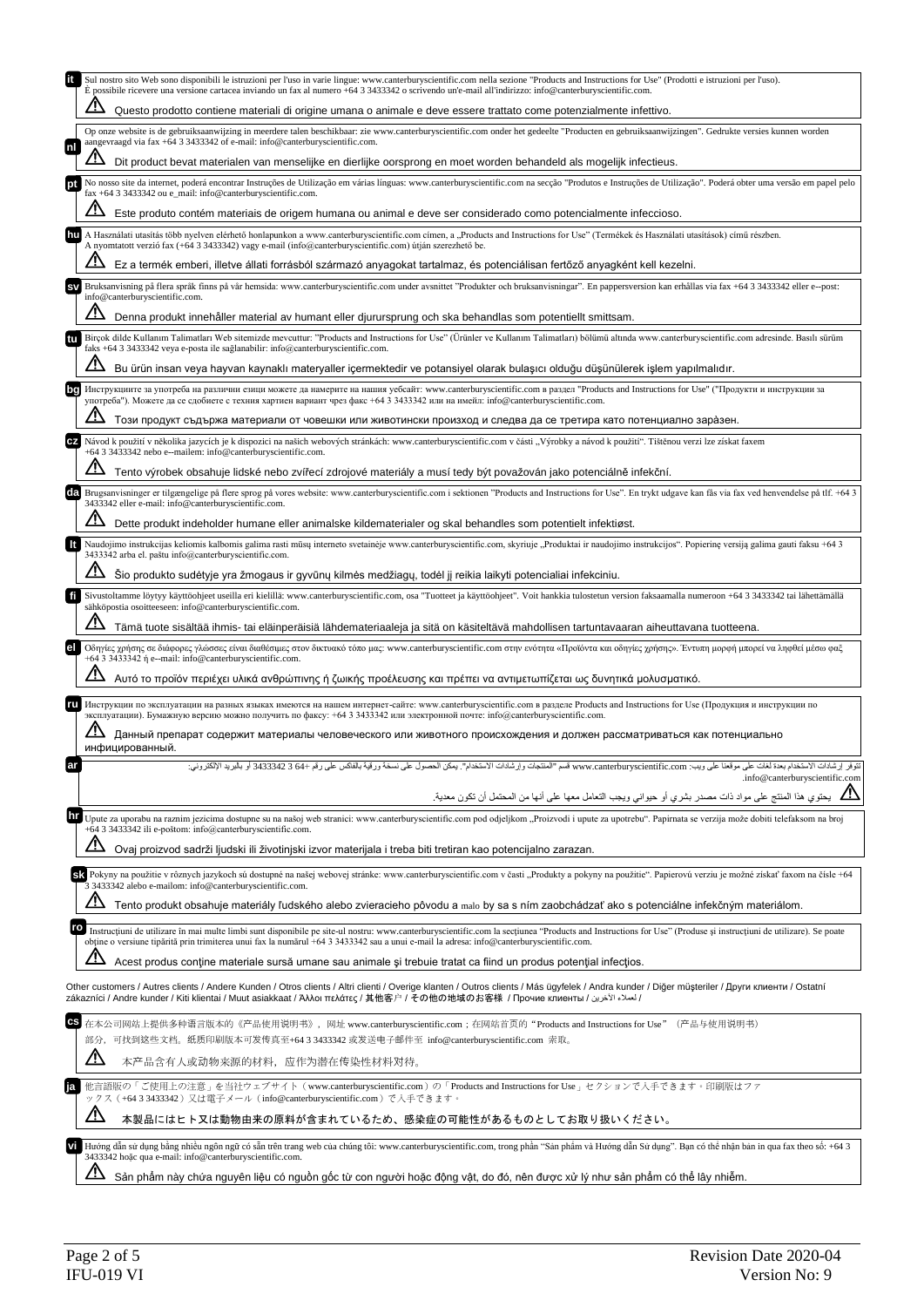## **Mô tả và Mục đích Sử dụng**

Chất kiểm chuẩn extendSURE<sup>TM</sup> Haemoglobin A1c CONTROL ở dạng lỏng được điều chế từ máu người và chứa huyết sắc tố bình thường, chất bảo quản và chất ổn định. Các chất kiểm chuẩn này được điều chế theo công thức giúp tăng cường độ ổn định.Chất kiểm chuẩn Mức 2 được tạo ra theo một quá trình liên kết glycation hóa *trong ống nghiệm* của mẫu máu không có bệnh tiểu đường.

Các chất kiểm chuẩn được thiết kế để sử dụng như nguyên liệu kiểm soát chất lượng nhằm theo dõi độ chính xác của quy trình thử nghiệm trong phòng thí nghiệm đối với định lượng HbA1c cho các loại xét nghiệm sau: quy trình HPLC trao đổi ion, xét nghiệm miễn dịch và enzyme. UI Đề biết cách ứng dụng cụ thể trong từng loại xét nghiệm, hãy tham khảo hướng dẫn thao tác dành cho nhân viên phân tích. Chất kiểm chuẩn này không được sử dụng như một bộ hiệu chuẩn.

Tiêu chuẩn thực hành tốt trong phòng thí nghiệm quy định rằng tất cả các phòng thí nghiệm đều cần xây dựng một chương trình kiểm soát chất lượng. Chương trình này bao gồm các xét nghiệm thông thường sử dụng các chất kiểm chuẩn này do các nhân viên phòng thí nghiệm đã qua đào tạo thực hiện và việc đánh giá các kết quả ghi lại so với các giới hạn chấp nhận được trong phòng thí nghiệm. Nếu kết quả nằm ngoài các giới hạn này, hãy chạy lại chất kiểm chuẩn và kiểm tra các thông số của phương thức, các yếu tố môi trường và kỹ thuật. Nếu sau khi chạy lại chất kiểm chuẩn mà kết quả vẫn nằm ngoài giới hạn chấp nhận được, hãy liên hệ với nhà sản xuất chất kiểm chuẩn để được hỗ trợ diễn giải thêm về chất kiểm chuẩn.

Tiêu chuẩn thực hành tốt khác trong phòng thí nghiệm quy định phải bảo quản riêng các mẫu chuẩn và kết quả sử dụng mẫu chuẩn với mẫu và kết quả của bệnh nhân.

## **Ứng dụng Lâm sàng của Quy trình Đo Haemoglobin A1c**

Việc đo HbA1c đặc biệt hữu ích ở bệnh nhân tiểu đường. Nồng độ glucose trong máu có phạm vi dao động rộng và xét nghiệm glucose máu tức thời không phản ánh được tình trạng trung bình. Quá trình hình thành HbA1c xảy ra chậm (khoảng 0,05%/ngày) và liên tục trong suốt vòng đời 120 ngày của tế bào hồng cầu. Việc đo HbA1c rất hữu ích đối với các bác sĩ vì có thể coi đây là phép tích phân dài hạn nồng độ glucose trong máu, do đó là thước đo mức độ kiểm soát hoặc tự quản lý của bệnh nhân tiểu đường. Tuy nhiên, mỗi phòng thí nghiệm nên xác định một khoảng tham chiếu tương ứng với các đặc điểm của nhóm đối tượng được xét nghiệm. Mỗi điểm phần trăm tăng mức HbA1c tương ứng với mức tăng đường huyết trung bình khoảng 30 mg/dL hoặc 1,7 mmol/L. Theo nguyên tắc chung, mức HbA1c trên 10% thể hiện khả năng kiểm soát bệnh tiểu đường kém, trong khi các giá trị từ 6,5% đến 7,5% thể hiện khả năng kiểm soát tốt.

## **Chi tiết Bộ kit thử**

**REF** B12397

## **Mô tả:**

- 12 lọ chất kiểm chuẩn extendSURE<sup>TM</sup> Haemoglobin A1c ở dạng lỏng Mức 1 chứa đầy 1,0 mL.
- 12 lọ chất kiểm chuẩn extendSURETM Haemoglobin A1c ở dạng lỏng Mức 2 chứa đầy 1,0 mL.
- 1 Tờ Thông tin.
	- 3 Thẻ gán giá trị cụ thể của lô sản phẩm

## **Thận trọng**/**Cảnh báo**

## **CẢNH BÁO**

## F **Vật liệu Tiềm ẩn Nguy cơ Sinh học**

Các tế bào hồng cầu ở người được sử dụng làm nguyên liệu gốc trong sản xuất các chất kiểm chuẩn. Mỗi đơn vị được lấy từ những người hiến máu và được xét nghiệm qua các phương pháp được FDA chấp nhận và được thấy không có phản ứng với kháng nguyên bề mặt Viêm gan B, Anti-HCV, Anti-HIV 1 & 2 và giang mai. Không có phương pháp xét nghiệm nào có thể đảm bảo hoàn toàn rằng chất kiểm chuẩn chứa nguyên liệu có nguồn gốc từ con người sẽ không có những chất này và các tác nhân truyền nhiễm khác. Tiêu chuẩn thực hành tốt trong phòng thí nghiệm quy định tất cả nguyên liệu có nguồn gốc từ con người nên được coi là có khả năng lây nhiễm và được xử lý theo các biện pháp phòng ngừa tương tự như sử dụng với bệnh phẩm của bệnh nhân.

## Y**THẬN TRỌNG**

- **Vui lòng ĐỌC TỜ THÔNG TIN này trước khi sử dụng nguyên liệu chất kiểm chuẩn.**
- **ĐỂ SỬ DỤNG TRONG** *CHẨN ĐOÁN* **TRONG ỐNG NGHIỆM (IVD).**
- **KHUYẾN NGHỊ nên mặc TRANG PHỤC BẢO HỘ AN TOÀN (kính mắt, găng tay và áo choàng thí nghiệm) khi sử dụng các chất kiểm chuẩn này***.*
- **Các chất kiểm chuẩn đã bỏ hoặc bị tràn ra cần được xử lý và thải bỏ theo chỉ dẫn trong hướng dẫn an toàn trong phòng thí nghiệm hoặc theo pháp lệnh địa phương.**
- **SẢN PHẨM này CHỨA một lượng nhỏ KALI XYANUA. KHÔNG ĐƯỢC NUỐT.**
- **KHÔNG SỬ DỤNG CHẤT KIỂM CHUẨN ĐÃ QUÁ HẠN SỬ DỤNG và chỉ sử dụng một lô chất kiểm chuẩn mỗi lần.**
- **Nếu có bằng chứng về NHIỄM VI KHUẨN hoặc ĐỔI THÀNH MÀU NÂU hoặc KẾT TỦA trong chất kiểm chuẩn, hãy hủy lọ đựng chất kiểm chuẩn.**

## **Bảo quản và Xử lý**

Sản phẩm phải được bảo quản tránh ánh sáng, tốt nhất là đựng trong hộp bảo quản gốc.

## l**Chưa mở**

Lọ chất kiểm chuẩn extendSURE<sup>TM</sup> Haemoglobin A1c ở dạng lỏng chưa mở cần được bảo quản theo tư thế dựng thẳng lọ ở 2-8°C. Các chất kiểm chuẩn có thể được sử dụng cho đến ngày cuối cùng trong thời hạn sử dụng tính theo tháng  $\leq$  in trên chai và ôn định trong 30 tháng kể từ ngày sản xuất.

## l **Đã mở**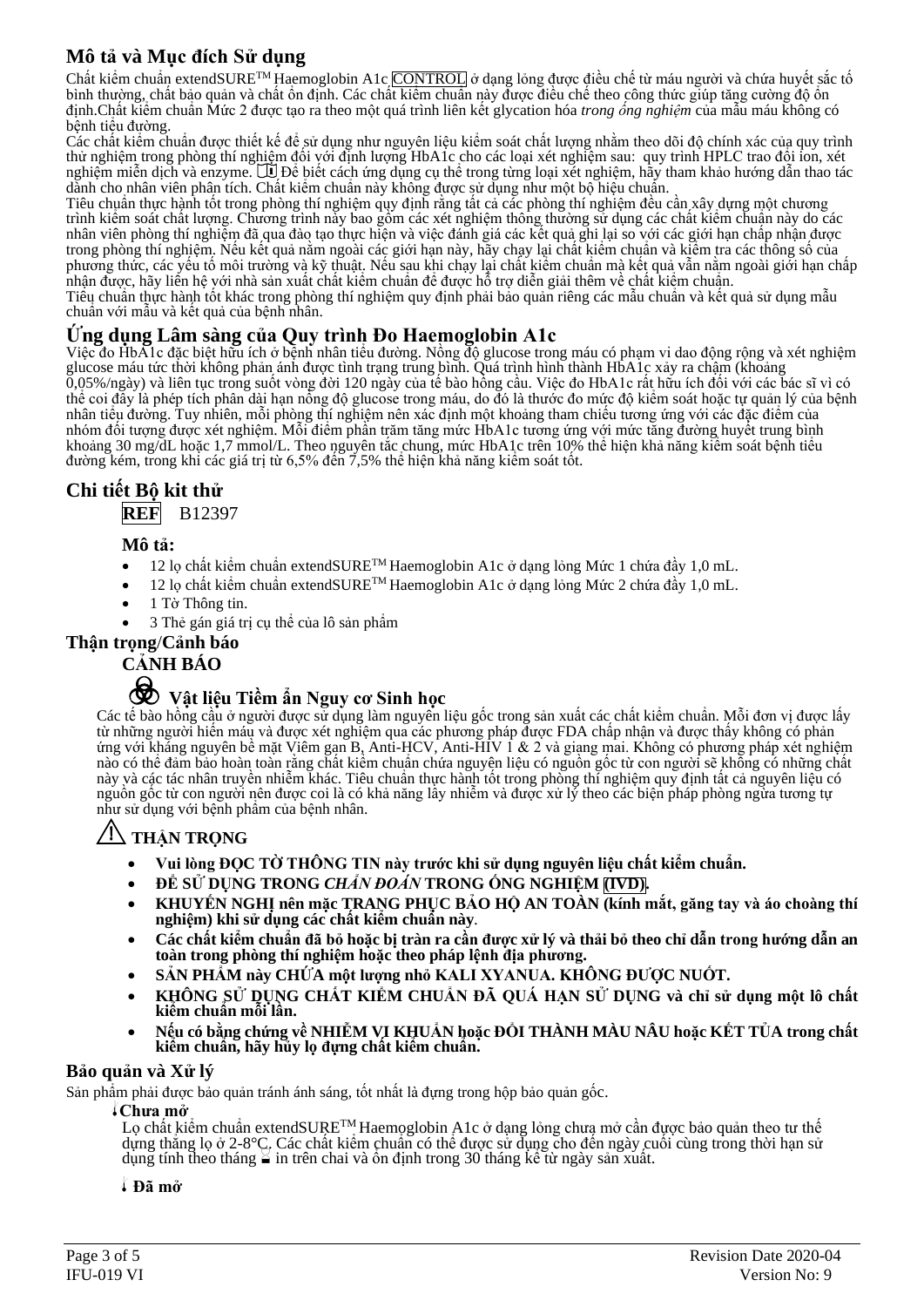Lọ chất kiểm chuẩn extendSURETM Haemoglobin A1c ở dạng lỏng đã mở cần được bảo quản theo tư thế dựng thẳng lọ ở nhiệt độ từ 2-8°C. Sau khi đã mở; chất kiểm chuẩn có thể được sử dụng trong 30 ngày nếu bảo quản với nắp lọ được vặn chặt. Không nên đông lạnh và rã đông chất kiểm chuẩn.

## **Quy trình Kiểm soát**

Chất kiểm chuẩn extendSURETM Haemoglobin A1c là chất lỏng sẵn sàng sử dụng và cần được xử lý theo cách tương tự như bệnh phẩm không xác định của bệnh nhân, thao tác như hướng dẫn của nhà sản xuất đi kèm công cụ/phương thức tương ứng. Các chất kiểm chuẩn có cấu trúc rửa giải cột so với hiện tượng tan máu toàn bộ của bệnh nhân.

## **Gán giá trị, Tuyên bố Truy xuất Nguồn gốc và Giá trị Xét nghiệm**

Các giá trị trung bình <u>MEAN</u> và phạm vi <u>RANGE</u> kiêm soát cho Haemoglobin A1c trên hệ thông hóa học AU và DxC được trình bày chi tiết trên Thẻ Gán giá trị cụ thể của Lô sản phẩm extend $\text{SURE}^{\text{TM}}$ đính kèm

LOT SPECIFIC VALUE ASSIGNMENT CARD tính theo Đơn vị <mark>UNITS</mark> % (Được gán NGSP <u>NGSP ALIGNED)</u> và

mmol/mol (Được gán IFCC IFCC ALIGNED) cũng như theo đơn vị g/dL và mmol/L. Ngoài ra trên thông tin chi tiết của mỗi thẻ còn có giá trị cho Tông số Hemo<u>globin t</u>heo đơn vị g/dL và mmol/L.

Giá trị cho Chât kiêm chuân Mức 1 <u>[Level 1</u>] được in trên một mặt của mỗi thẻ và giá trị cho Chât kiêm chuân Mức 2 [<u>Level 2</u> được in trên mặt còn lại.

Các giá trị xét nghiệm này được lấy từ các phân tích sao chép và có thể truy nguyên và cụ thể hóa cho Xét nghiệm Thuốc thử Haemoglobin A1c/Dụng cụ của Nhà sản xuất

MANUFACTURER'S INSTRUMENT/HAEMOGLOBIN A1c REAGENT ASSAY sử dụng số lô dụng cụ và thuốc thử có sẵn vào thời điểm xét nghiệm và được cụ thể hóa cho lô chất kiểm chuẩn Haemoglobin A1c ở dạng lỏng.

Do các giá trị xét nghiệm phụ thuộc vào quy trình xét nghiệm và một số yếu tố khác, đồng thời các hệ thống xét nghiệm khác có thể tạo ra các giá trị khác nhau, mỗi phòng thí nghiệm nên xây dựng giới hạn kiểm soát chất kiểm chuẩn của mình khi sử dụng trong các xét nghiệm hàng ngày. Bất kỳ kết quả nào nằm ngoài giới hạn do phòng thí nghiệm quy định cần được kiểm tra.

| Biểu tượng Chỉ thị Chẩn đoán trong ống nghiệm (IVDD, 98/79/EC và ISO 15223/1:2016)                                                                                                                                                                                                                                                                                                                                                                                                                                                                                                                                                                                                                                                                                                                                                                                                                                                                                                                      |                                                                                                                                                                                                                                                                                                                                                                                                                                                                                   |                                                                                                                                                                                                                                                                                                                                                                                                                                                                                                                                                                                                                                          |                                                                                                                                                                                                                                                                                                                                                                                                                                                                                                                                                                                                                                                                                                                             |                                                                                                                                                                                                                                                                                                                                                                                                              |                                                                                                                                                                                                                                                                                                                                                                                                                                                                                                                                                                                                                                                                                                                                                                                                                                                                                                      |  |  |  |
|---------------------------------------------------------------------------------------------------------------------------------------------------------------------------------------------------------------------------------------------------------------------------------------------------------------------------------------------------------------------------------------------------------------------------------------------------------------------------------------------------------------------------------------------------------------------------------------------------------------------------------------------------------------------------------------------------------------------------------------------------------------------------------------------------------------------------------------------------------------------------------------------------------------------------------------------------------------------------------------------------------|-----------------------------------------------------------------------------------------------------------------------------------------------------------------------------------------------------------------------------------------------------------------------------------------------------------------------------------------------------------------------------------------------------------------------------------------------------------------------------------|------------------------------------------------------------------------------------------------------------------------------------------------------------------------------------------------------------------------------------------------------------------------------------------------------------------------------------------------------------------------------------------------------------------------------------------------------------------------------------------------------------------------------------------------------------------------------------------------------------------------------------------|-----------------------------------------------------------------------------------------------------------------------------------------------------------------------------------------------------------------------------------------------------------------------------------------------------------------------------------------------------------------------------------------------------------------------------------------------------------------------------------------------------------------------------------------------------------------------------------------------------------------------------------------------------------------------------------------------------------------------------|--------------------------------------------------------------------------------------------------------------------------------------------------------------------------------------------------------------------------------------------------------------------------------------------------------------------------------------------------------------------------------------------------------------|------------------------------------------------------------------------------------------------------------------------------------------------------------------------------------------------------------------------------------------------------------------------------------------------------------------------------------------------------------------------------------------------------------------------------------------------------------------------------------------------------------------------------------------------------------------------------------------------------------------------------------------------------------------------------------------------------------------------------------------------------------------------------------------------------------------------------------------------------------------------------------------------------|--|--|--|
|                                                                                                                                                                                                                                                                                                                                                                                                                                                                                                                                                                                                                                                                                                                                                                                                                                                                                                                                                                                                         | ₩                                                                                                                                                                                                                                                                                                                                                                                                                                                                                 |                                                                                                                                                                                                                                                                                                                                                                                                                                                                                                                                                                                                                                          | i                                                                                                                                                                                                                                                                                                                                                                                                                                                                                                                                                                                                                                                                                                                           | CONTROL                                                                                                                                                                                                                                                                                                                                                                                                      | LOT                                                                                                                                                                                                                                                                                                                                                                                                                                                                                                                                                                                                                                                                                                                                                                                                                                                                                                  |  |  |  |
| Caution, consult accompanying documents<br>Attention, consulter les documents joints<br>Achtung, Begleitdokumente beachten<br>Precaución, consulte la documentación<br>adjunta<br>Attenzione, consultare i documenti allegati<br>Let op, raadpleeg de begeleidende<br>documenten<br>Cuidado: consultar os documentos anexos<br>Vigyázat! Olvassa el a kísérő<br>dokumentumokat.<br>Försiktighet, konsultera medföljande<br>dokument<br>Dikkat, birlikte gelen dokümana bakın<br>Внимание, консултирайте се с<br>придружаващите документи<br>Upozornění: Seznamte se s doprovodnými<br>dokumenty<br>Vigtigt, se vedlagte dokumenter<br>Dėmesio! Žr. pridėtus dokumentus<br>Huomio, katso oheisasiakirjat<br>Προσοχή, συμβουλευθείτε τα συνοδευτικά<br>έγγραφα<br>注意, 参阅随附说明文档<br>警告、付属の文書を参照<br>Предостережение, сверьтесь с<br>сопроводительными документами<br>تتبيه، راجع المستندات المرفِّقة<br>Upozornenie, pozrite sprievodnú dokumentáciu<br>Thân trong, tham khảo các tài liêu đi kèm            | <b>Biological Risks</b><br>Risques biologiques<br>Biogefährlich<br>Riesgos biológicos<br>Rischi biologici<br>Biologische risico's<br>Riscos biológicos<br>Biológiai veszély!<br>Biologiska risker<br><b>Biyolojik Riskler</b><br>Биологични<br>рискове<br>Biologická rizika<br>Biologisk fare<br>Biologiniai pavojai<br>Biologiset vaarat<br>Βιολογικοί κίνδυνοι<br>生物危害风险<br>生物学的リスク<br>Биологическая<br>опасность<br>المخاطر البيولوجية<br>Biologické riziká<br>Rủi ro Sinh học | Temperature limitation<br>Température limite<br>Zulässiger<br>Temperaturenbereich<br>Limitación de temperatura<br>Limitazione della<br>temperatura<br>Temperatuurgrens<br>Limites de temperatura<br>Hőmérséklet-korlátozás<br>Temperaturgräns<br>Sıcaklık sınırı<br>Ограничение на<br>температурата<br>Teplotní rozmezí<br>Temperaturbegrænsning<br>Temperatūros ribos<br>Lämpötilarajoitus<br>Περιορισμός θερμοκρασίας<br>温度限制<br>温度制限<br>Температурные<br>ограничения<br>حدود درجات الحرارة<br>Teplotné obmedzenie<br>Giới han nhiệt đô                                                                                                | Consult Instructions for Use<br>Consulter la notice d'emploi<br>Gebrauchsanweisung<br>beachten<br>Consulte las instrucciones de<br>uso<br>Consultare le istruzioni per<br>l'uso<br>Raadpleeg de<br>gebruiksaanwijzing<br>Consultar as Instruções de<br>Utilização<br>Olvassa el a Használati<br>utasítást.<br>Läs bruksanvisningen<br>Kullanma Talimatlarına Bakın<br>Консултирайте се с<br>инструкциите за употреба<br>Viz Návod k použití<br>Se brugsanvisningen<br>Žr. naudojimo instrukcijas<br>Katso käyttöohje<br>Συμβουλευθείτε τις οδηγίες<br>χρήσης<br>参阅使用说明书<br>使用説明書を参照<br>Сверьтесь с инструкцией по<br>эксплуатации<br>راجع إرشادات الاستخدام<br>Pozrite pokyny na použitie<br>Tham khảo Hướng dẫn Sử<br>dung | Control<br>Contrôle<br>Kontrolle<br>Control<br>Controllo<br>Controle<br>Controlo<br>Kontroll<br>Kontroll<br>Kontrol<br>Контролен<br>материал<br>Kontrola<br>Kontrol<br>Kontrolė<br>Kontrolli<br>Έλεγχος<br>质控品<br>コントロール<br>Контроль<br>سائل التحكم<br>Kontrola<br>Chất kiểm chuẩn                                                                                                                           | Batch Code (Lot)<br>Code de lot (Lot)<br>Chargencode (Chargenbezeichnung)<br>Código de lote (Lote)<br>Codice batch (lotto)<br>Batchcode (partij)<br>Código de Lote (Lote)<br>Sarzskód (sarzs)<br>Batchkod (lot)<br>Küme Kodu (Grup)<br>Код на серия (партида)<br>Kód dávky (šarže)<br>Batchkode (lot)<br>Partijos kodas (serija)<br>Eräkoodi (erä)<br>Κωδικός παρτίδας (Παρτίδα)<br>批号 (批次编号)<br>ロットコード<br>Код серии (партия)<br>كود التشغيلة (اللوط)<br>Kód šarže<br>Mã lô sản xuất (Số lô)                                                                                                                                                                                                                                                                                                                                                                                                         |  |  |  |
| EC REP                                                                                                                                                                                                                                                                                                                                                                                                                                                                                                                                                                                                                                                                                                                                                                                                                                                                                                                                                                                                  |                                                                                                                                                                                                                                                                                                                                                                                                                                                                                   | ≙USE BY                                                                                                                                                                                                                                                                                                                                                                                                                                                                                                                                                                                                                                  |                                                                                                                                                                                                                                                                                                                                                                                                                                                                                                                                                                                                                                                                                                                             | <b>REF</b>                                                                                                                                                                                                                                                                                                                                                                                                   | <b>ND</b>                                                                                                                                                                                                                                                                                                                                                                                                                                                                                                                                                                                                                                                                                                                                                                                                                                                                                            |  |  |  |
| Authorized Representative in the European<br>Community<br>Représentant agréé pour la C.E.E.<br>Autorisierte EG-Vertretung<br>Representante autorizado en la UE<br>Rappresentante autorizzato nella Comunità<br>europea<br>Geautoriseerd vertegenwoordiger voor de<br>Europese Gemeenschap<br>Representante Autorizado na Comunidade<br>Europeia<br>Meghatalmazott képviselő az Európai<br>Közösségben<br>Auktoriserad representant i EG<br>Avrupa Birliği'ndeki Yetkili Temsilci<br>Упълномощен представител в<br>Европейската общност<br>Autorizovaný zástupce v Evropském<br>společenství<br>Repræsentant i EU<br>Igaliotasis atstovas Europos Bendrijoje<br>Valtuutettu edustaja Euroopan yhteisössä<br>Εξουσιοδοτημένος αντιπρόσωπος στην<br>Ευρωπαϊκή Κοινότητα<br>欧共体授权代表<br>欧州共同体の正式代表者<br>Уполномоченный представитель в<br>Европейском сообществе<br>المندوب المعتمد في المجموعة الأوروبية<br>Oprávnený zástupca v Európskom spoločenstve<br>Đại diện được ủy quyền trong Cộng đồng<br>Châu Âu | Manufacture<br>Fabricant<br>Hersteller<br>Fabricante<br>Produttore<br>Fabrikant<br>Fabricante<br>Gyártó<br>Tillverkare<br>Üretici<br>Производител<br>Výrobce<br>Fabrikant<br>Gamintojas<br>Valmistaja<br>Κατασκευαστής<br>生产商<br>メーカ<br>Производитель<br>الجهة المصنعة<br>Výrobca<br>Nhà sản xuất                                                                                                                                                                                 | Use by YYYY-MM<br>A utiliser avant AAAA-MM<br>Verwendbar bis JJJJ-MM<br>Utilizar antes de MM-YYYY<br>Utilizzare entro AAAA-MM<br>Te gebruiken vóór JJJJ-<br><b>MM</b><br>Utilizar até AAAA-MM.<br>Felhasználható: ÉÉÉÉ-HH<br>Används före ÅÅÅÅ-MM<br>YYYY-AA ile Kullanım<br>Да се използва до ГГГГ-<br>MM<br>Použitelné do RRRR-MM<br>Udløbsdato ÅÅÅÅ-MM<br>Tinka iki MMMM-mm<br>Viimeinen<br>käyttöpäivämäärä<br><b>KK-VVVV</b><br>Ημερομηνία λήξης ΜΜ-<br>EEEE<br>失效日期 YYYY-MM-DD (<br>年-月-日)<br>使用期限YYYY年MM月<br>Использовать до ҮҮҮҮ-<br><b>MM</b><br>استخدمه قبل س س س س/ش ش<br>Použite do RRRR-MM<br>Sử dụng trước Tháng -<br>Ngày | European Conformity<br>Conformité Européenne<br>Europäische<br>Übereinstimmung<br>Conformidad Europea<br>Conformità europea<br>Europese conformiteit<br>Conformidade com as normas<br>europeias<br>Európai megfelelőség<br>Europeisk överensstämmelse<br>Avrupa Uygunluğu<br>Европейско съответствие<br>Evropská shoda<br>EU-konformitet<br>Europos atitiktis<br>CE-merkintä<br>Συμμόρφωση με τους<br>ευρωπαϊκούς κανονισμούς<br>欧洲合格认证标志<br>欧州での適合<br>Европейское соответствие<br>مستوفى الشروط الأوروبية<br>Európska zhoda<br>Tuân thủ Quy định Châu Âu                                                                                                                                                                   | Catalog number<br>Numéro cataloque<br>Bestellnummer<br>Número de<br>catálogo<br>Catalogusnummer<br>Numero di<br>catalogo<br>Número de<br>catálogo<br>Katalógusszám<br>Katalognummer<br>Katalog numarası<br>Каталожен номер<br>Katalogové číslo<br>Bestillingsnummer<br>Katalogo numeris<br>Luettelonumero<br>Αριθμός<br>καταλόγου<br>Номер по<br>каталогу<br>رقم الكتالوج<br>Katalógové číslo<br>Số danh mục | In Vitro Diagnostic Medical Device<br>Dispositif médical de diagnostic in vitro<br>Medizinisches In-vitro-Diagnostikum<br>Dispositivo médico de diagnóstico in<br>vitro<br>Dispositivo medico per diagnostica in<br>vitro<br>Medisch hulpmiddel voor in-<br>vitrodiagnostiek<br>Dispositivo médico para diagnóstico<br>in vitro<br>In vitro diagnosztikai orvosi eszköz<br>Medicinsk anordning för in vitro<br>diagnostik<br>In Vitro Teshis Tibbi Cihazı<br>Медицинско изделие за ин витро<br>диагностика<br>In vitro diagnostický zdravotnický<br>prostředek<br>Medicinsk udstyr til in vitro-diagnostik<br>In vitro diagnostikos medicinos<br>prietaisas<br>In vitro-diagnostinen lääketieteellinen<br>laite<br>In vitro διαγνωστικό ιατροτεχνολογικό<br>προϊόν<br>体外诊断医疗器械<br>体外診断用医療機器<br>Медицинское устройство для<br>диагностики In Vitro<br>جهاز طبي للتشخيص خارج الجسم<br>Katalógové číslo |  |  |  |

Beckman Coulter, AU, UniCel và DxC là các nhãn hiệu của Beckman Coulter, Inc và được đăng ký tại USPTO.( Văn phòng Bằng sáng chế và Nhãn hiệu Hoa Kỳ)